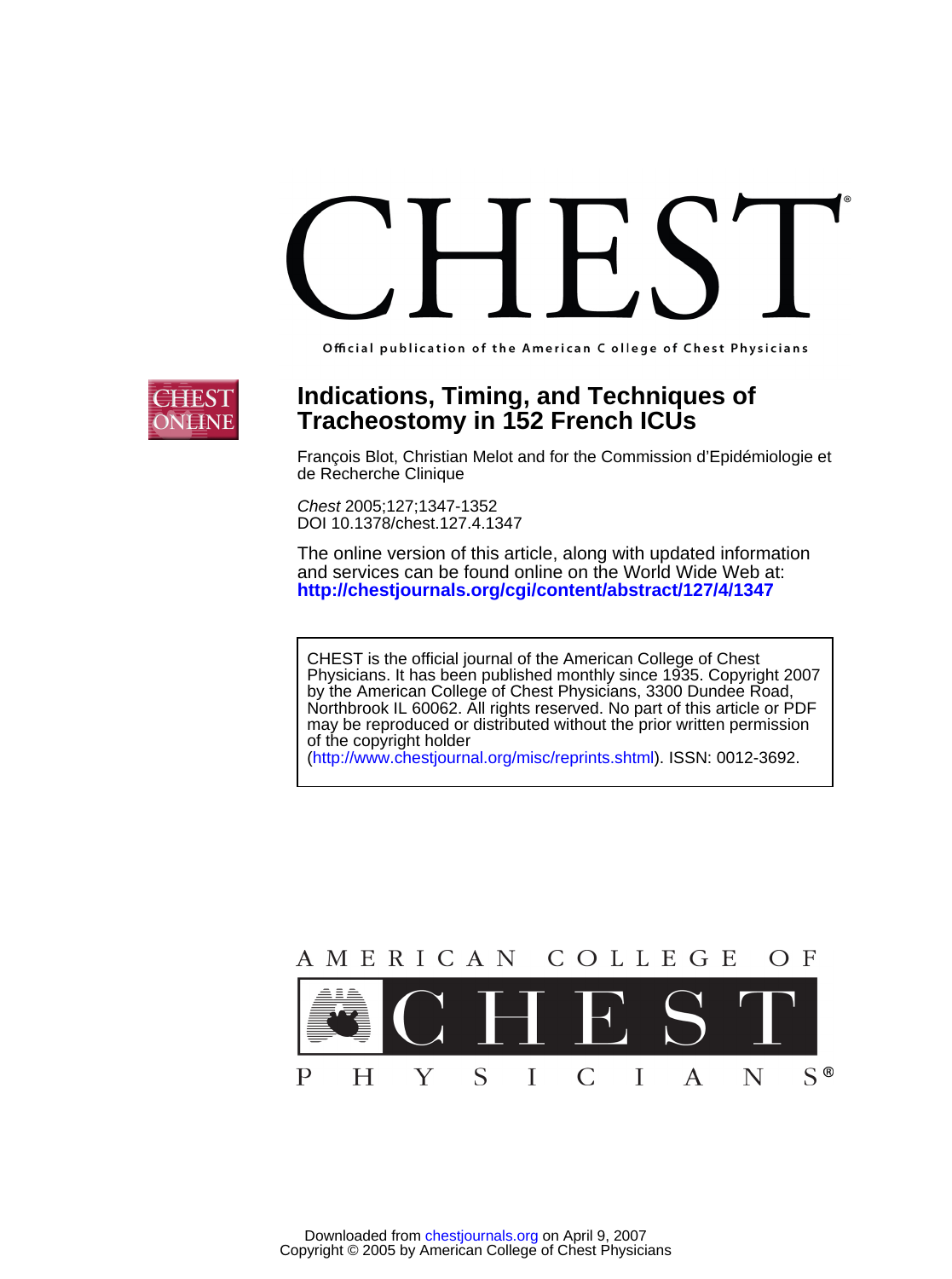

# **cliical investigations in critical care**

# **Indications, Timing, and Techniques of Tracheostomy in 152 French ICUs\***

*Franc˛ois Blot, MD; and Christian Melot, MD, PhD, MscBiostat; for the Commission d'Epide´miologie et de Recherche Clinique†*

*Study objectives:* **To investigate the current practice of tracheostomy in French ICUs, focusing on the frequency, timing, indications, and techniques.**

*Design:* **A retrospective study.**

Setting: A questionnaire was sent to all ICUs included in the national registry of the Société de **Réanimation de Langue Française.** 

*Patients:* **All ICU patients receiving mechanical ventilation (MV) during the year preceding the survey (excluding noninvasive ventilation) were covered by the questionnaire.** *Intervention:* **None.**

*Measurements and results:* **Of the 708 ICUs invited to participate, 152 (21.5%) answered the questionnaire. Overall, 35,322 patients (median, 212 patients per unit; interquartile range [IQR], 148 to 329 patients) had received MV, including one fourth of patients for > 7 days. A median of 7.2% of patients (IQR, 2.9 to 11.1%) had undergone a tracheostomy. The most frequently reported indications for tracheostomy were prolonged MV (95%, after a median of 20 days) and failure of extubation (48%). An indication for "early" tracheostomy (***ie***, < 3 weeks) was considered in 68% of the ICUs, after a median time of 7 days. Physicians thought that performing tracheostomy would facilitate weaning from MV and early oral nutrition, and would improve overall patient comfort. The main disadvantages listed were tracheal complications, the aggressiveness of the procedure, and the risk of infection. Surgical techniques largely remained preferred compared to percutaneous techniques.**

*Conclusions:* **There is much heterogeneity in the reported practices of tracheostomy in French ICUs. Three fourths of physicians considered that a randomized study comparing prolonged translaryngeal intubation and early tracheostomy in patients expected to receive prolonged MV would be necessary to clarify those issues.** *(CHEST 2005; 127:1347–1352)*

**Key words:** ICU; mechanical ventilation; tracheostomy

**Abbreviations:**  $ENT = ear$ , nose, and throat;  $IQR =$  interquartile range;  $MV =$  mechanical ventilation

 $\prod_{a}$  n patients requiring mechanical ventilation (MV), a tracheostomy may be proposed to facilitate airway management. The main indications for tracheostomy can be divided into two categories.1 First,

tracheostomy could avoid complications of translaryngeal intubation, such as laryngeal injury (*eg*, edema and stenosis).2,3 Second, several advantages have been suggested for tracheostomy, including weaning from MV in patients receiving long-term

#### **For editorial comment see page 1083**

MV, facilitated nursing care, decreased risk of cannula displacement, and improved patient comfort (including the ability to speak and to feed orally).4,5 Although these advantages remain theoretical, many physicians have adopted tracheostomy in their routine clinical practice, while others use tracheostomy

<sup>\*</sup>From the Commission d'Epide´miologie et de Recherche Clinique of the Société de Réanimation de Langue Française, Villejuif, France.

<sup>†</sup>A list of members of Commission d'Epide´miologie et de Recherche Clinique is located in the Appendix.

Manuscript received July 8, 2004; revision accepted October 26, 2004. Reproduction of this article is prohibited without written permission from the American College of Chest Physicians (e-mail: permissions@chestnet.org).

*Correspondence to: Franc˛ois Blot, MD, Service de Re´animation Polyvalente, Institut Gustave Roussy, 39 Rue Camille Desmoulins, 94805 Villejuif Cedex, France; e-mail: blot@igr.fr*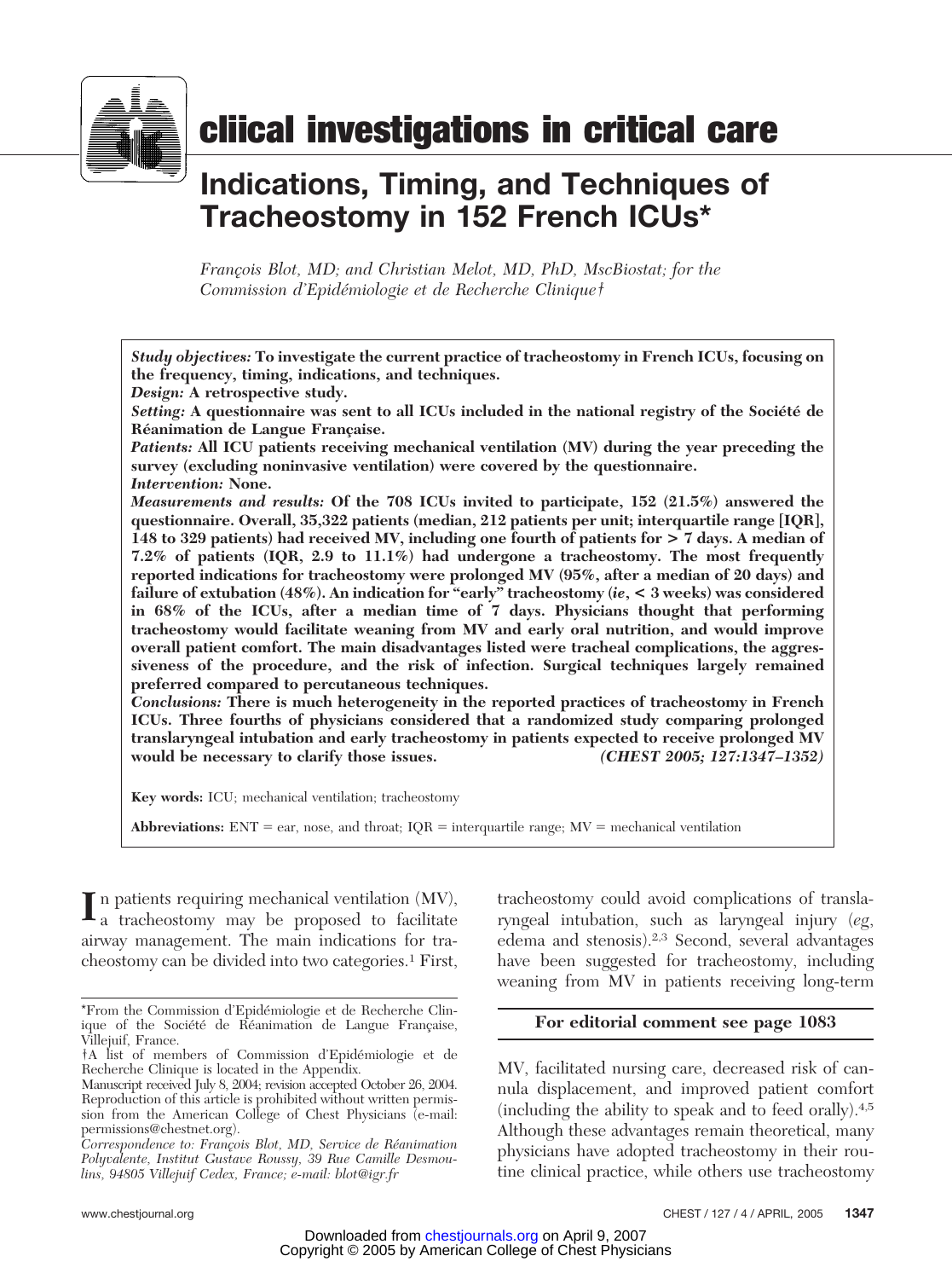only in specific and rare instances. There is considerable discrepancy of opinion among ICU physicians regarding the usefulness of tracheostomy in patients receiving MV, and surprisingly few data are available on current practices in this area. An international utilization review<sup>6</sup> showed that MV was delivered via a tracheostomy in 24% of 1,638 patients. A nationwide survey<sup>7</sup> in Switzerland showed that the prevalence of tracheostomy was 10% in patients receiving  $MV$  for  $> 24$  h. In the latter study, the technique was far from being standardized with regard to indications for, timing of, and choice of the technique.

The aim of this descriptive study was to investigate the current practice of tracheostomy in French ICUs through a nationwide survey. The frequency, timing, indications, and techniques of tracheostomy were recorded.

#### Materials and Methods

A questionnaire was designed by the Commission d'Epidémiologie et de Recherche Clinique of the Société de Réanimation de Langue Française. The questionnaire was first tested in the ICU of one of the investigators. Then, the questionnaire was sent to one senior physician at each ICU included in the registry of the national society as of early 2001.

The following items were recorded: hospital category (teaching hospital or not); the number of beds in the hospital and in the ICU; ICU category (*ie*, medical, surgical, or medical-surgical ICU); the number of patients who had received MV (excluding noninvasive ventilation) in the preceding year, with the distinction made between medical and surgical patients; the number of patients receiving MV for  $> 7$  days; the number of patients undergoing a tracheostomy during their ICU stay; the techniques used to perform the tracheostomy (*ie*, surgical or percutaneous); the operator and location (*ie*, surgeon or intensivist, in the operating room or the ICU); indications (no specific indication; failure of extubation followed by reintubation; prolonged MV, and if so, after how long; timing of tracheostomy after the initiation of MV and whether tracheostomy was performed early [*ie*, before receiving MV for 3 weeks] in specific indications).

In addition, senior physicians were asked to provide their opinions on the potential advantages and disadvantages of tracheostomy. For each item, a score between 1 (minor advantage or disadvantage) and 4 (major advantage or disadvantage) was given.

Finally, physicians were asked whether they considered that a prospective randomized trial comparing early tracheostomy vs prolonged intubation would be justified. The results are reported as the percentage or median and interquartile range (IQR).

#### **RESULTS**

The data reported in the first part of this section (*ie*, type and size of ICUs, and MV and tracheostomy rates) are those actually recorded in ICUs, based on the prospectively collected database of the Medical Information System used in French hospitals. Conversely, results relative to the practices of tracheostomy are based on self-reporting by physicians responding to the questionnaire.

#### *Type and Size of Participating ICUs*

Of 708 ICUs that were invited to participate, 152 (21.5%) answered the questionnaire. The majority of participating ICUs were medical-surgical ICUs (77%), 15.8% were medical ICUs, and 7.2% were surgical ICUs. Approximately one third of ICUs (38%) were located in teaching hospitals. The median number of beds in participating ICUs was 12 (IQR, 8 to 15 beds).

The nonresponding ICUs, which were included in the registry of the national society, were compared to the 152 ICUs who answered the questionnaire. The number of beds per ICU was comparable between the ICU groups (median, 10 beds; IQR, 8 to 12 beds), as was the percentage of medical ICUs (17.2%). However, a lesser proportion of nonresponding ICUs was located in teaching hospitals  $(25\%; p < .05 [x^2 \text{ test}]).$ 

#### *Patients Receiving MV During the Previous Year*

The median number of patients receiving MV per unit (excluding noninvasive MV) during the year preceding the study was 212 (IQR, 148 to 329 patients; total, 35,322 patients). A majority of patients had received MV for a medical indication (median, 125 patients; IQR, 82 to 200 patients; total, 16,594 patients). Overall, 9,059 patients (median, 54 patients per unit; IQR, 35 to 108 patients per unit) received MV for  $> 7$ days. The number of patients receiving MV per year was slightly higher in teaching hospitals and in surgical ICUs than in other units. Otherwise, there was no significant difference between teaching hospitals and others, or among medicalsurgical ICUs, surgical ICUs, and medical ICUs (Table 1).

Overall, 2,738 patients had a tracheostomy performed (median, 7.2% [2.9 –11.1%]).

#### *Physicians' Opinion Survey on Indications and Timing of Tracheostomy*

The most frequently reported indications for tracheostomy (multiple answers were allowed, and ear, nose, and throat [ENT] emergencies were excluded) were failure of extubation (as reported by 48% of responding physicians) and prolonged MV (as reported by 95% of physicians) after a median period of 20 days (IQR, 14 to 30 days). The absence of any specific indication was notified by 3% of responding physicians. The failure of extubation was more often considered as an indication for tracheostomy in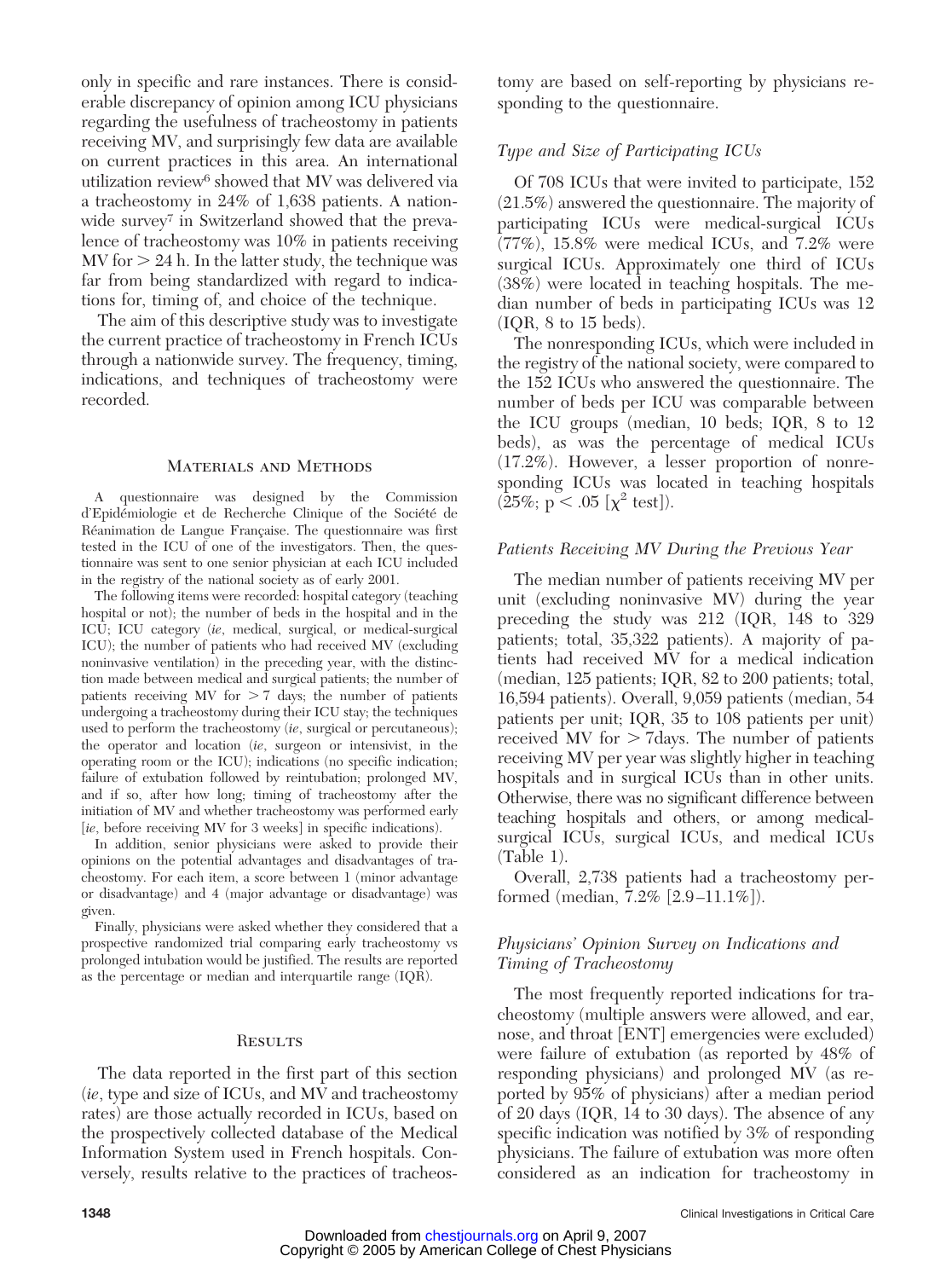**Table 1—***Number of Patients Receiving MV or Tracheostomy According to the Type of ICU*

| Variables                   | Teaching<br>Hospital | Nonteaching<br>Hospital | ICU              |                |                  |
|-----------------------------|----------------------|-------------------------|------------------|----------------|------------------|
|                             |                      |                         | Medical          | Surgical       | Medical-Surgical |
| ICU <sub>s</sub> , No.      | 58                   | 94                      | 24               |                | 117              |
| Patients with MV/unit/yr*   | 260 (197-421)        | $200(127-282)$          | $232(173 - 315)$ | $254(200-450)$ | $206(137-315)$   |
| Patients with tracheostomy* | $10(5-30)$           | $16(8-26)$              | $17(10-28)$      | $10(6-20)$     | $16(7-27)$       |

\*Values given as median No. of patients per ICU per year (IQR).

nonteaching hospitals (54%, after a median time of 15 days) than in teaching hospitals (38%, after a median time of 21 days).

Early tracheostomy (before 3 weeks of MV) was considered by 68% of the respondents, after a median time of 7 days (IQR, 3 to 8 days). Early tracheostomy was considered more often in nonteaching hospitals (76.5%) than in teaching hospitals  $(54.5\%; (p \le 0.01 \left[\chi^2 \text{ test}]\right))$  after a median time of 7 days in both types of hospitals. Only 58% of medical ICU physicians considered performing an early tracheostomy, compared to 70 to 72% of physicians in other ICUs.

The potential advantages and disadvantages of tracheostomy listed by physicians are shown Table 2. Briefly, the main advantages listed were as follows: (1) facilitation of weaning, (2) overall comfort of patients, and (3) earlier oral nutrition. The main disadvantages were as follows: (1) tracheal complications, (2) aggressiveness of the procedure, and (3) risk of stomal infections. A prospective randomized study comparing prolonged translaryngeal intubation and early tracheostomy in patients receiving longterm MV was considered to be justified by 73% of physicians.

#### *Techniques of Tracheostomy From Survey of Opinion*

Operators, hospital location, and techniques used for performing tracheostomies are shown in Table 3. Briefly, tracheostomies were indifferently performed by a surgeon/ENT specialist or by an intensivist, in the operating room or in the ICU. In surgical ICUs, tracheostomies were less frequently performed in the ICU by intensivists than in medical or medicalsurgical ICUs.

Surgical techniques were largely preferred to percutaneous techniques, without significant differences between teaching and nonteaching hospitals.

| Advantages                      | Answers<br>(Overall Score) | Disadvantages                      | Answers<br>(Overall Score) |
|---------------------------------|----------------------------|------------------------------------|----------------------------|
| Facilitation of weaning         | 94 (287)                   | Tracheal complications             | 56(131)                    |
| Better comfort of patients      | 75(221)                    | Aggressive procedure               | 42(113)                    |
| Earlier oral nutrition          | 38(103)                    | Risk of stomal infections          | 35(80)                     |
| Easier tracheal suctioning      | 36(99)                     | Esthetic sequelae                  | 31(51)                     |
| ENT nursing                     | 33(101)                    | Bleeding                           | 27(57)                     |
| Overall safety                  | 27(88)                     | Psychological trauma               | 19(40)                     |
| Easier care of mouth            | 24(70)                     | Delayed ICU discharge              | 11(34)                     |
| Reduced risk of sinusitis       | 17(47)                     | Risk of catheter-related infection | 10(28)                     |
| Mobility of patient             | 15(50)                     | Organizational difficulties        | 9(26)                      |
| Earlier ICU discharge           | 15(42)                     | Stomal care difficulties           | 6(13)                      |
| Reduced laryngeal complications | 14(44)                     | Risk of cannula displacement       | 5(12)                      |
| Easy changes of cannula         | 12(36)                     | Increased risk in ward             | 3(11)                      |
| Reduction of sedation needs     | 9(33)                      | Risk for prone positioning         | 3(6)                       |
| Earlier speech                  | 8(20)                      | Delay for cannula removal          | 3(4)                       |
| Airway protection               | 5(14)                      | Tracheal hypersecretion            | 2(7)                       |
| Reduced risk of obstruction     | 3(10)                      | Risk of pneumothorax               | 2(4)                       |
| Reduced risk of VAP             | 3(9)                       | Liability                          | 1(4)                       |
| Cost                            | 1(3)                       |                                    |                            |
| Physical appearance             | 1(1)                       |                                    |                            |
| Total score                     | 1278                       |                                    | 623                        |

**Table 2—***Physicians' Opinions on the Potential Advantages and Disadvantages of Tracheostomy*\*

\*Overall score No. of physician's opinions multiplied by the score attributed to each item, ranging from 1 (minor advantage or disadvantage) to 4 (major advantage or disadvantage) [*eg*, 94 responding physicians considered that tracheostomy facilitated weaning, with scores ranging from 1 to 4 (overall score,  $287$ )]. VAP = ventilator-associated pneumonia.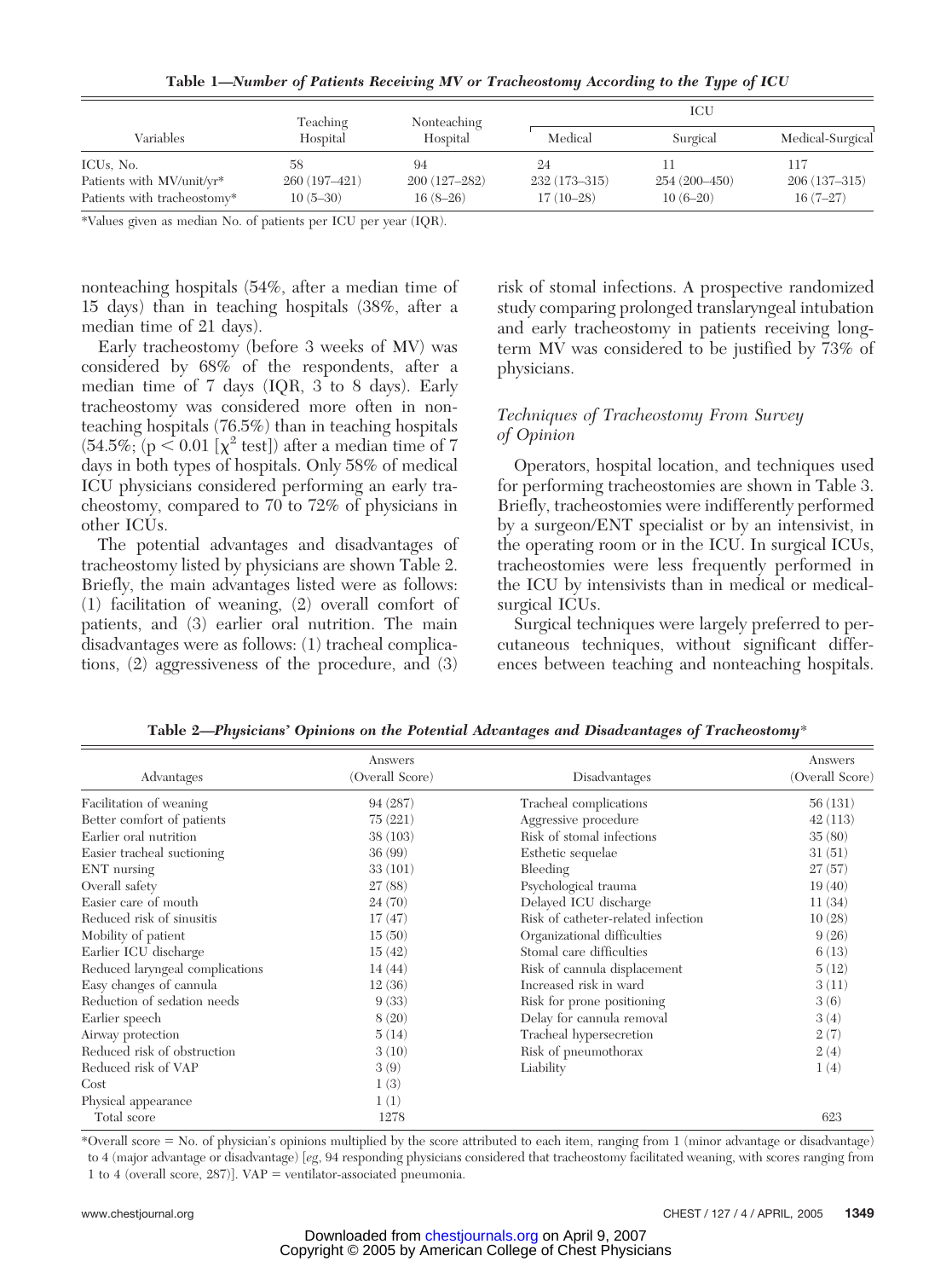**Table 3—***How Tracheostomies Are Declared to be Performed in French ICUs*\*

| Variables         | Always | Often | Rarely | Never |
|-------------------|--------|-------|--------|-------|
| Operator          |        |       |        |       |
| Surgeon/ENT       | 42     | 16    | 32.5   | 9.5   |
| Intensivist       | 19.5   | 52.5  | 11     | 17    |
| Hospital location |        |       |        |       |
| Operating room    | 35.5   | 24.5  | 26.5   | 13.5  |
| <b>ICU</b>        | 24     | 39    | 15     | 22    |
| Technique         |        |       |        |       |
| Surgical          | 73.5   | 10.5  | 13     | 3     |
| Percutaneous      | 6.5    | 14    | 17     | 64.5  |
|                   |        |       |        |       |

\*Data are presented as %.

Medical ICUs were twice as prone as others to adopt a percutaneous technique. Among percutaneous tracheostomies, anterograde dilatational techniques were used four times more often than retrograde techniques.

#### **Discussion**

Despite decades of experience in ICUs, there is still controversy over the specific indications, techniques, and timing of tracheostomy.1 Not only the optimal timing (*ie*, early vs delayed) and the most appropriate technique remain subjects of debate, but also the actual clinical value (benefit/risk ratio) of tracheostomy is unknown. In most studies, the level of evidence remains poor. In addition, the duration of MV is not easy to predict, making the decision to perform an early tracheostomy difficult. For these reasons, physicians' attitudes regarding tracheostomy are heterogeneous across different types of ICUs, and the reasons for using or withholding tracheostomy are often based solely on a physician's opinion.

Despite the frequent use of tracheostomy in ICUs, there is little epidemiologic information on this intervention. In this multicenter survey, French ICU senior physicians were queried on their practices concerning the performance of tracheostomy in patients receiving MV. The first limitation of this work is that only one fifth of ICUs invited to participate actually answered the questionnaire. Although the participating ICUs were roughly comparable to the nonresponding ones, the generalization of our results is questionable. Specifically, physicians answering the questionnaire could be those having a greater interest in the practice of tracheostomy. A second limitation is that the study is based in part on self-reporting by physicians, in addition to objectively recorded data. Finally, the role of tracheostomy within a strategy of weaning from MV, and, more specifically, with regard to the use of noninva-

sive MV after extubation, has not been investigated in the present study, although its role might be growing, as some studies<sup>8,9</sup> have suggested that postextubation noninvasive ventilation in patients who are at risk for respiratory failure does not prevent reintubation.

About one fourth of patients receiving MV underwent MV for  $>7$  days, and about one third of them were reported to have received a tracheostomy (7.7% of all patients receiving MV). In a 1-day international point-prevalence study,  $6\,24\%$  of patients received MV via a tracheostomy. In Swiss ICUs, 1.3% of all patients and 10% of those receiving MV for  $> 24$  h eventually received a tracheotomy.<sup>7</sup> In three North-American studies,  $10-12$  8.3 to  $10\%$  of about 6,500 patients receiving MV required a tracheostomy. Although these other studies used different designs and methods, which does not allow direct comparisons among them, physicians' practices appear to vary considerably from one country to another. In particular, the prevalence of tracheostomy seems to be higher in France compared with that in other European countries.

The opinions of French physicians about the indications for tracheostomy were similar to those reported in the Swiss study.<sup>7</sup> The need for long-term MV was the major indication, followed by failed weaning and reintubation. Overall, tracheostomies were said to be performed after a median time of 20 days, a duration that is longer than that reported in the international survey by Esteban et  $al<sup>6</sup>$  (median, 11 days), in the Swiss study7 (second week of MV), or in the recent study by Engoren et al<sup>12</sup> (median, 13 to 17 days).

However, an early tracheostomy appears to be considered in two thirds of the ICUs, after a mean of 7 days. Recently, the VIII Consensus Conference of the French Society of Intensive Care Medicine, which focused on artificial airways, suggested<sup>13</sup> that a decision on performing tracheostomy could be made without delay after 5 to 7 days of MV, if at that time the foreseeable duration of MV exceeds 15 additional days. In 1989, the North-American Consensus Conference recommended<sup>14</sup> that translaryngeal intubation should be preferred in the first 10 days of MV, while tracheostomy should be performed when MV exceeds 3 weeks. Both recommendations therefore suggest performing a tracheostomy when the expected duration of MV is  $\geq$  3 weeks. However, the major difficulty in applying a recommendation for early tracheostomy is to predict the duration of MV. Criteria predictive of prolonged MV or of extubation failure have been described in several patient populations.10,15–18 However, most of these criteria lack predictive value at the individual level. Although the ideal timing of tracheostomy remains undeter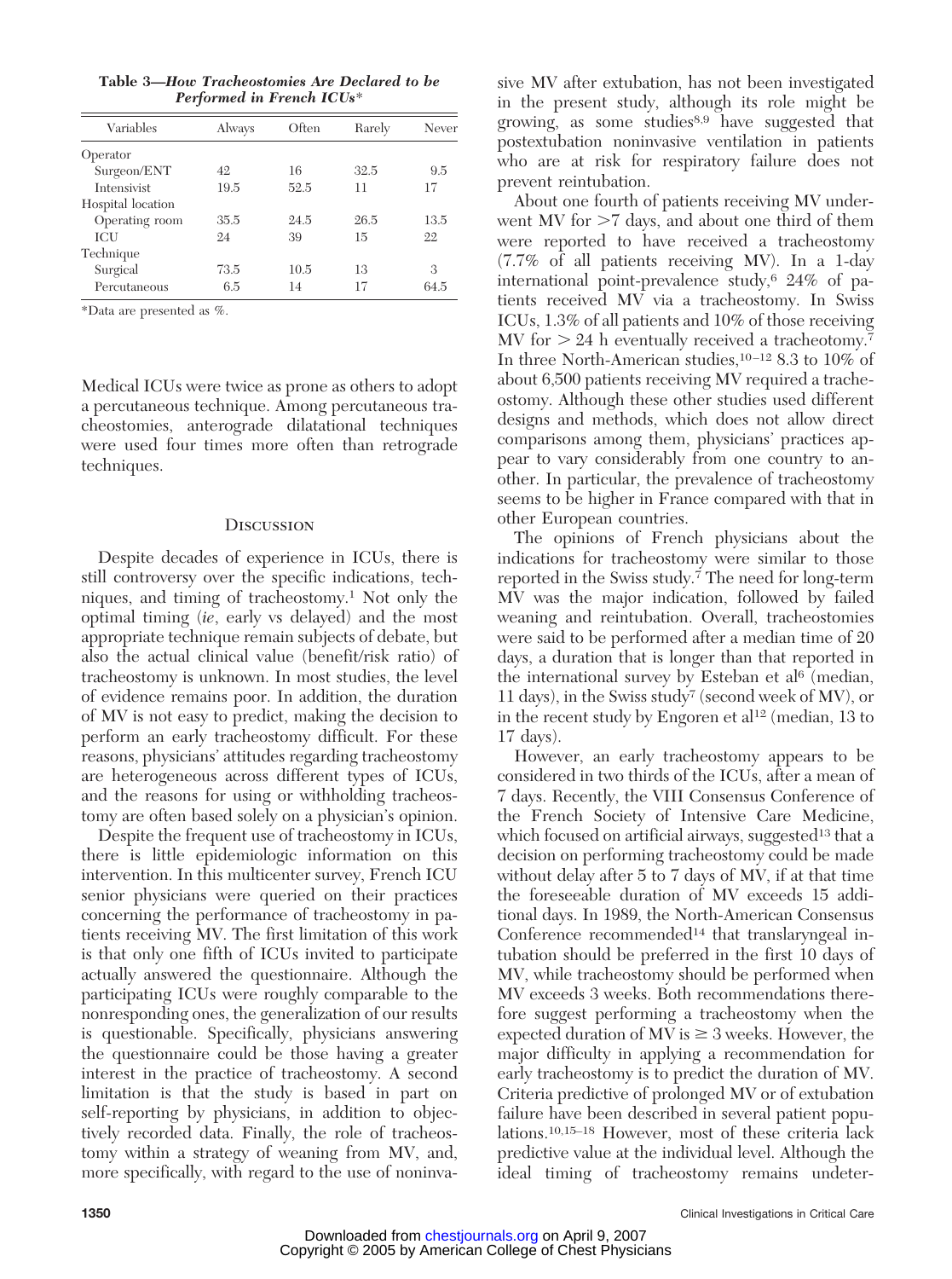mined,<sup>19</sup> early tracheostomy could be more particularly recommended for some indications, such as cervical spinal cord injury or infratentorial lesions.17

Physicians responding to this survey identified several advantages and disadvantages of tracheostomy (Table 2). The potential advantages recorded (*eg*, facilitation of weaning, better patient comfort, earlier oral nutrition and speech, easier care of airways, and safety) have been widely discussed in the literature. $20-28$  In an international multicenter study,29 373 patients with tracheostomy were compared to a matched control group. Although the mortality rate in the ICU was lower in tracheostomized patients (24.4% vs 37.3%, respectively;  $p < 0.001$ , the hospital mortality rate did not differ between the two groups (38.6% vs 41.6%, respectively;  $p = 0.41$ ). Tracheostomy can substantially reduce the mechanical workload of ventilator-dependent patients.4 Except for the recent study by Rumbak et al,<sup>5</sup> other studies<sup>29,30</sup> have not documented the other potential advantages of the procedure, such as a reduced rate of sinusitis or ventilatorassociated pneumonia, or a reduced duration of MV or ICU and hospital stays, and better comfort for the patient.

Similarly, the main disadvantages that have classically been advocated (*eg*, tracheal complications, catheter-related infections, and psychological consequences) cannot be specifically attributed to tracheostomy. Interestingly, the hospital policy to accept or refuse tracheostomized patients on regular wards or the availability of beds for long-term tracheostomized and ventilator-dependent patients has opposite consequences on ICU practices. Fifteen physicians considered that performing a tracheostomy may facilitate ICU discharge, while 11 others considered that tracheostomy was a potential barrier to ICU discharge. Finally, absolute contraindications for tracheostomy are altogether infrequent. Anatomic defects or soft tissue infection of the neck, or very severe respiratory distress with refractory hypoxemia and hypercapnia may be considered as contraindications. Conversely, although hematologic disorders are often considered to be contraindications for the procedure, previous studies $31,32$  have shown that a tracheostomy can be safely performed in patients with severe neutropenia or thrombocytopenia.

Whereas the indications and potential benefits of tracheostomy remain highly controversial, an extensive number of studies on the techniques and procedures of tracheostomy has been published during the past 20 years. Despite the low rates of complications associated with tracheostomy that have been reported over the past few years in the literature,  $33,34$ most physicians responding to this survey still consider the procedure to be aggressive. Most probably, they simply bear in mind that it is an invasive surgical procedure, which may expose patients to the risk of cosmetic sequelae. The development of percutaneous techniques could change the approach of intensivists regarding the use and timing of tracheostomy. In our survey, tracheostomies were indifferently performed by a surgeon/ENT specialist or by the intensivist, in the operating room or in the ICU. Surprisingly, despite a promising increase in the number of studies in the literature on percutaneous techniques,33,34 surgical techniques remain largely preferred in France (always used, 84%; often used, 20.5%). Unfortunately, ICU physicians were not queried about the reasons for their reluctance to use percutaneous techniques. Similarly to Swiss ICUs, organizational aspects and lack of adequate training in the use of these techniques could, in part, explain this finding.

We conclude that in the 152 French ICUs that answered the questionnaire, there is a great heterogeneity regarding the reported routine practice of tracheostomy in patients receiving MV. The need for long-term MV and the failure of extubation/reintubation remain the major indications for performing tracheostomy in the opinions of French intensivists. In this setting, tracheostomy is most often considered after a mean time of 3 weeks (*ie*, later than recommended by several consensus conferences).13,14 As suggested by three fourths of the physicians answering the questionnaire, a randomized study comparing prolonged translaryngeal intubation and early tracheostomy in patients who are expected to receive prolonged MV would be necessary to clarify those issues.

#### **APPENDIX**

*Members and Locations of the Commission d'Epide´miologie et de Recherche Clinique*

D. Annane (Garches); J. Bohe´ (Lyon); P. E. Bollaert (Nancy); C. Brun-Buisson (Créteil); Y. Cohen (Bobigny); R. Cremer (Lille); B. De Jonghe (Poissy); F. Feihl (Lausanne); M. Garrouste-Orgeas (Paris); L. Holzapfel (Bourg en Bresse); M. Jourdain (Lille); C. Melot (Bruxelles); H. Mentec (Argenteuil); J. P. Quenot (Dijon); and M. D. Schaller (Lausanne).

#### **REFERENCES**

- 1 Pryor JP, Reilly PM, Shapiro MB. Surgical airway management in the intensive care unit. Crit Care Clin 2000; 16:473– 488
- 2 Whited RE. A prospective study of laryngotracheal sequelae in long-term intubation. Laryngoscope 1984; 94:367–377
- 3 Stauffer JL, Olson DE, Petty TL. Complications and consequences of endotracheal intubation and tracheotomy: a pro-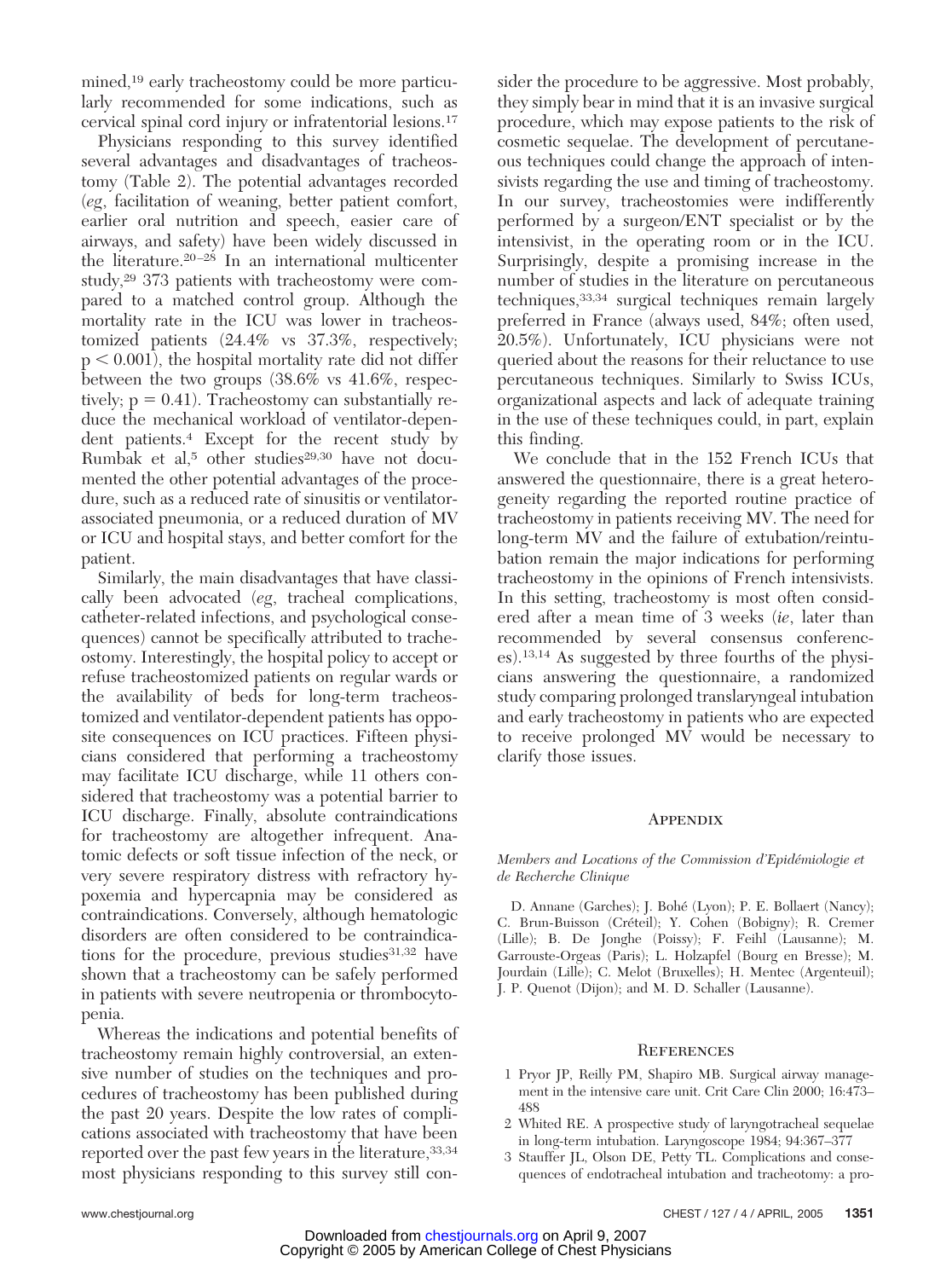spective study of 150 critically ill adult patients. Am J Med 1981; 70:65–76

- 4 Diehl JL, El Atrous S, Touchard D, et al. Changes in the work of breathing induced by tracheotomy in ventilator-dependent patients. Am J Respir Crit Care Med 1999; 159:383–388
- 5 Rumbak MJ, Newton M, Truncale T, et al. A prospective, randomized, study comparing early percutaneous dilational tracheotomy to prolonged translaryngeal intubation (delayed tracheotomy) in critically ill medical patients. Crit Care Med 2004; 32:1689 –1694
- 6 Esteban A, Anzueto A, Alia I, et al. How is mechanical ventilation employed in the intensive care unit? An international utilization review. Am J Respir Crit Care Med 2000; 161:1450 –1458
- 7 Fischler L, Erhart S, Kleger GR, et al. Prevalence of tracheostomy in ICU patients: a nation-wide survey in Switzerland. Intensive Care Med 2000; 26:1428 –1433
- 8 Keenan SP, Powers C, McCormack DG, et al. Noninvasive positive-pressure ventilation for postextubation respiratory distress: a randomized controlled trial. JAMA 2002; 287: 3238 –3244
- 9 Esteban A, Frutos-Vivar F, Ferguson ND, et al. Noninvasive positive-pressure ventilation for respiratory failure after extubation. N Engl J Med 2004; 350:2452–2460
- 10 Kollef MH, Ahrens TS, Shannon W. Clinical predictors and outcomes for patients requiring tracheostomy in the intensive care unit. Crit Care Med 1999; 27:1714 –1720
- 11 Warren DK, Shukla SJ, Olsen MA, et al. Outcome and attributable cost of ventilator-associated pneumonia among intensive care unit patients in a suburban medical center. Crit Care Med 2003; 31:1312–1317
- 12 Engoren M, Arslanian-Engoren C, Fenn-Buderer N. Hospital and long-term outcome after tracheostomy for respiratory failure. Chest 2004; 125:220 –227
- 13 Perrotin D. La place de la trachéotomie et des techniques non instrumentales d'aide au sevrage de la ventilation mécanique: VIII Conférence de Consensus en Réanimation. Reanim Med Urgence 1992; 1:213–214
- 14 Plummer AL, Gracey DR. Consensus conference on artificial airways in patients receiving mechanical ventilation. Chest 1989; 96:178 –180
- 15 Heffner JE, Zamora CA. Clinical predictors of prolonged translaryngeal intubation in patients with the adult respiratory distress syndrome. Chest 1990; 97:447– 452
- 16 Troche G, Moine P. Is the duration of mechanical ventilation predictable? Chest 1997; 112:745–751
- 17 Qureshi AI, Suarez JI, Parekh PD, et al. Prediction and timing of tracheostomy in patients with infratentorial lesions requiring mechanical ventilatory support. Crit Care Med 2000; 28:1383–1387
- 18 Seneff MG, Zimmerman JE, Knaus WA, et al. Predicting the duration of mechanical ventilation: the importance of disease and patient characteristics. Chest 1996; 110:469 – 479
- 19 Maziak DE, Meade MO, Todd TRJ. The timing of tracheotomy: a systematic review. Chest 1998; 114:605– 609
- 20 Rodriguez JL, Steinberg SM, Luchetti FA, et al. Early tracheostomy for primary airway management in the surgical critical care setting. Surgery 1990; 108:655– 659
- 21 Stock MC, Woodward CG, Shapiro BA, et al. Perioperative complications of elective tracheostomy in critically ill patients. Crit Care Med 1986; 14:861– 863
- 22 Berlauk JF. Prolonged endotracheal intubation vs. tracheostomy. Crit Care Med 1986; 18:742–745
- 23 Astrachan DI, Kirchner JC, Goodwin WJ. Prolonged intubation vs. tracheotomy: complications, practical and psychological considerations. Laryngoscope 1988; 98:1165–1169
- 24 Boyd SW, Benzel EC. The role of early tracheotomy in the management of the neurosurgical patient. Laryngoscope 1992; 102:559 –562
- 25 El-Naggar M, Sadagopan S, Levine H, et al. Factors influencing choice between tracheostomy and prolonged translaryngeal intubation in acute respiratory failure: a prospective study. Anesth Analg 1976; 55:195–201
- 26 Heffner JE. Timing tracheotomy: calendar watching or individualization of care? Chest 1998; 114:361–363
- 27 Dunham CM, La Monica C. Prolonged tracheal intubation in the trauma patient. J Trauma 1984; 24:120 –124
- 28 Dayal VS, El Masri W. Tracheostomy in intensive care setting. Laryngoscope 1986; 96:58 – 60
- 29 Esteban A, Frutos F, Anzueto A, et al. Impact of tracheostomy on outcome of mechanical ventilation: the Mechanical Ventilation International Study Group [abstract]. Am J Respir Crit Care Med 2001; 164:A129
- 30 Saffle JR, Morris SE, Edelman L. Early tracheostomy does not improve outcome in burn patients. J Burn Care Rehabil 2002; 23:431– 438
- 31 Blot F, Nitenberg G, Guiguet M, et al. Safety of tracheotomy in neutropenic patients: a retrospective study of 26 consecutive cases. Intensive Care Med 1995; 21:687– 690
- 32 Kluge S, Meyer A, Kühnelt P, et al. Percutaneous tracheostomy is safe in patients with severe thrombocytopenia. Chest 2004; 126:547–551
- 33 Gysin C, Dulguerov P, Guyot JP, et al. Percutaneous versus surgical tracheostomy: a double-blind, randomized trial. Ann Surg 1999; 230:708 –714
- 34 Dulguerov P, Gysin C, Perneger TV, et al. Percutaneous or surgical tracheostomy: a meta-analysis. Crit Care Med 1999; 27:1617–1625